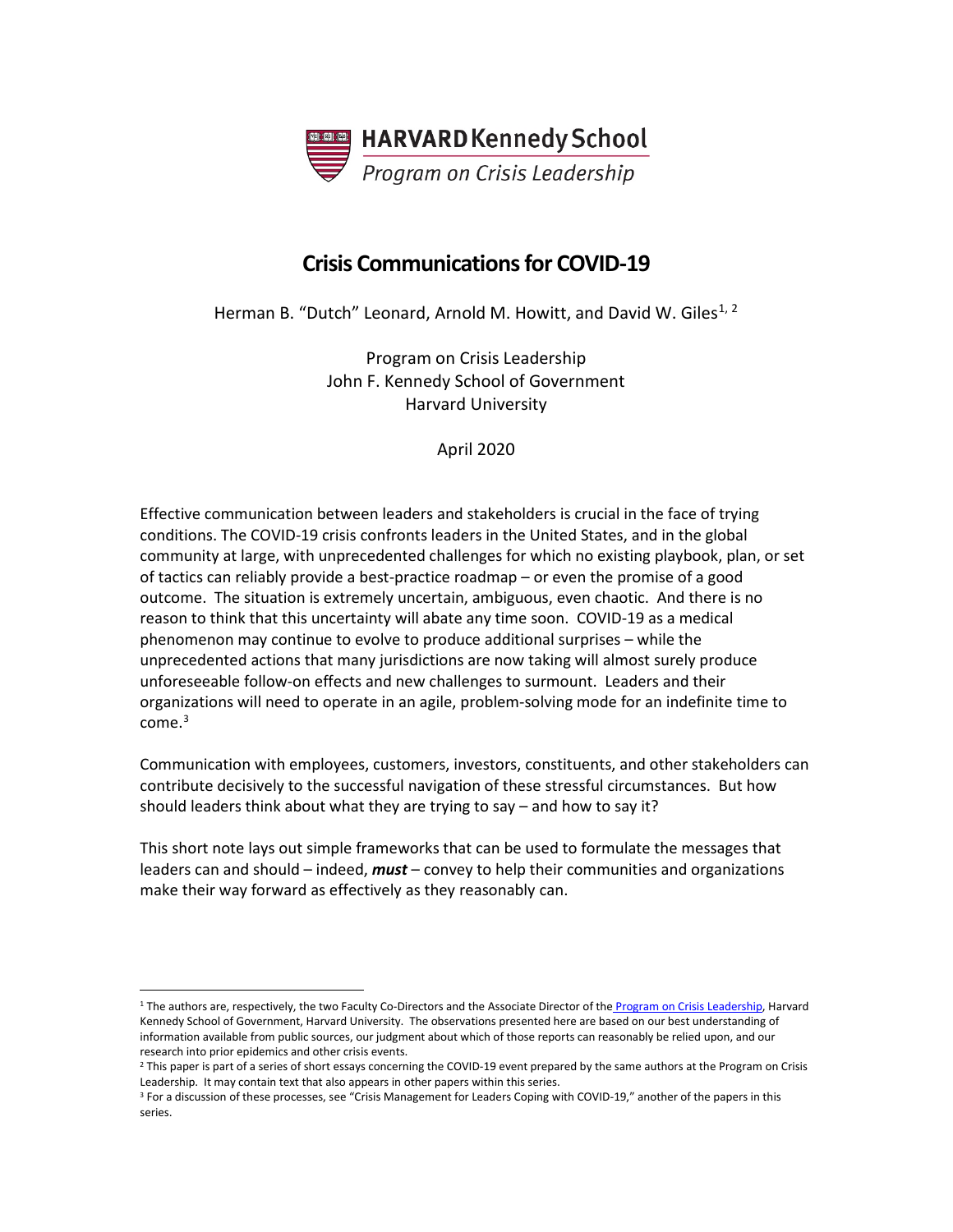## **The Stockdale Paradox, Slightly Modified[4](#page-1-0)**

In difficult circumstances, leaders must help their stakeholders understand and face up to their ultimately unavoidable reality. Admiral James Stockdale, the senior American officer incarcerated in the POW camps in North Vietnam during the Vietnam War, was responsible for trying to help his fellow inmates. He has been credited with saving many of them. Asked how, he said that in dire circumstances leaders must do two things:

#### First, they must be **brutally honest** about the reality;

#### Second, they must offer **a rational basis for hope**.

To the original version of the Stockdale Paradox (or, perhaps better, the Stockdale Principles), we suggest adding a third element:

Third, they must **show empathy** for the losses and suffering of their followers.

First, Stockdale explained that people who did not grasp the reality but instead harbored false hopes were the first to die – because they were inevitably devastated as their hopes proved false. By contrast, those who were helped to understand reality but had a rational basis for belief that things might eventually be better were able to withstand extremes of deprivation, mistreatment, torture, and disease  $-$  and still survive.<sup>[5](#page-1-1)</sup>

Second, in crafting messages about COVID-19, you need to combine honest description with rational hopes about how to navigate a more positive path forward. For example, leaders might say, "Rigorous social distancing will certainly create very difficult hardships for us all separation from loved ones, personal economic woes, difficulties securing groceries and medications, among other problems. But, hopefully, by slowing the spread of COVID-19, we will keep the load on hospitals manageable and give ourselves time to develop a vaccine, as well as medicines to alleviate the symptoms of those infected."

Third, in our view it is important to acknowledge the challenges, difficulties, and suffering created by the difficult circumstances you are leading people through. This must be authentic, and appropriate to the way in which you express yourself – but it is important not to seem aloof from the situation or from the grave realities faced by your constituents.

<span id="page-1-1"></span><span id="page-1-0"></span><sup>4</sup> Author Jim Collins, in his book *Good to Great*, coined this nomenclature for this leadership idea and approach. The advice is much older, dating at least to Napoleon, who famously characterized the leader's job as articulating reality and then offering hope. <sup>5</sup> In recent days, Governor Andrew Cuomo of New York has provided good examples in his COVID-19 briefings of messages combining reality with hope. He has been very clear about the realities of the situation and the consequences if physical distancing and barriers to the transmission of the virus are not effectively implemented – while offering a rational basis to hope that they can be, and images of how much better things will be if they are. Similarly, a recent speech by Chancellor Angela Merkel has been widely cited as a strong example of crisis communication during the pandemic. Addressing her fellow Germans, Merkel starkly but calmly stated the grave dangers posed by COVID-19, provided clear guidance on what citizens could do to best protect themselves and others amidst such a high degree of uncertainty, and illustrated the seriousness with which she was taking the threat – and the measures she was implementing to counter it – by framing part of her speech in what, for her, were unusually personal terms. Having lived under an authoritarian regime in the former East Germany, she explained, she now cherished the civil liberties a liberal democracy such as modern, unified Germany afforded its citizens – and had thus only very reluctantly concluded that restrictions on travel and public assembly were necessary to curtail the spread of the disease. Like Cuomo, she also offered words of hope, ending her address by emphasizing that collective, unified action could bring an end to the crisis (for an English translation of Merkel's speech, see[: https://www.youtube.com/watch?time\\_continue=652&v=F9ei40nxKDc&feature=emb\\_logo\).](https://www.youtube.com/watch?time_continue=652&v=F9ei40nxKDc&feature=emb_logo)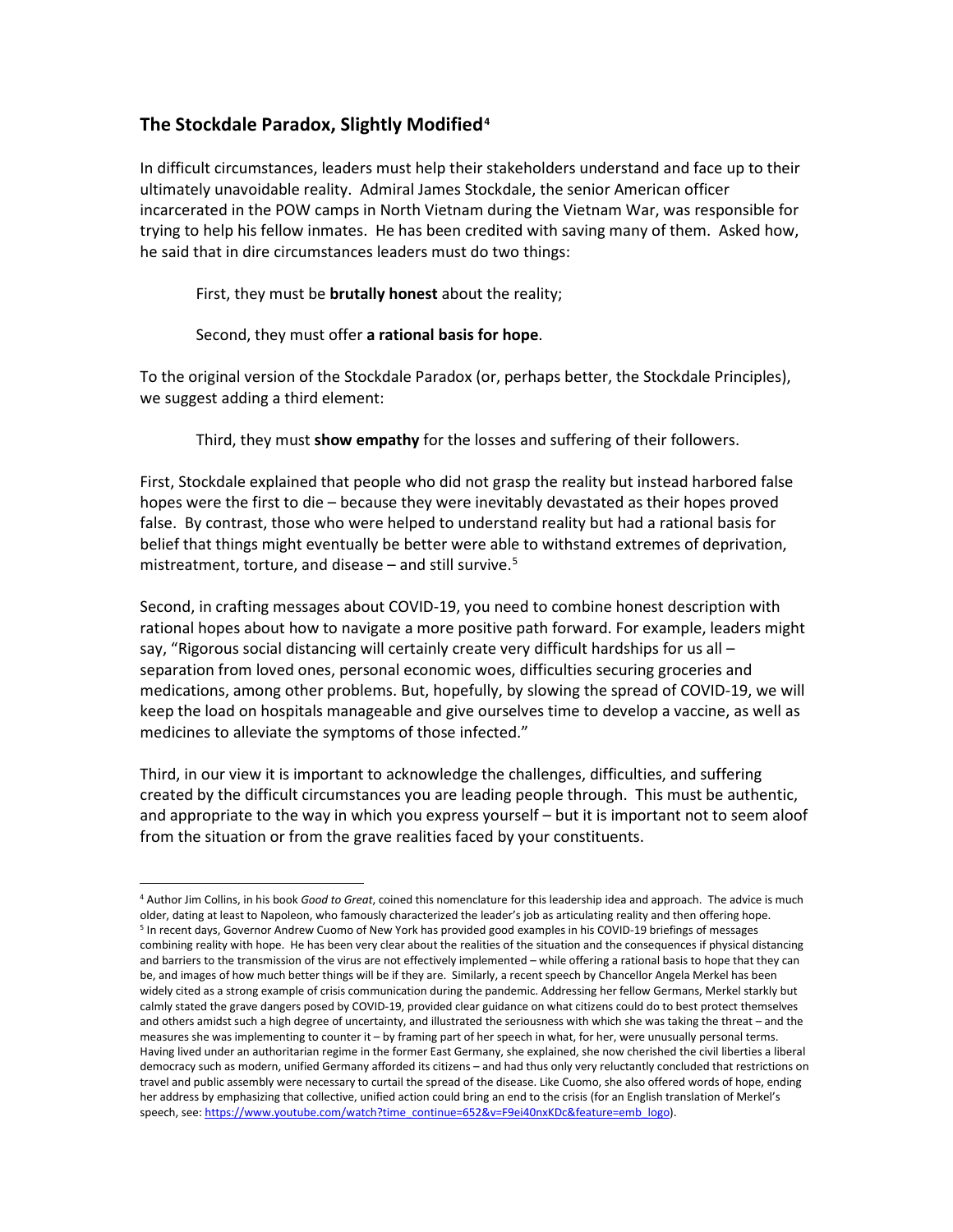## **The Four Canonical Questions**

True crisis events – large scale, highly uncertain circumstances, like the COVID-19 pandemic and its myriad of follow-on consequences – are "whole of community" events: literally, all of us are in the event together (though different groups may be affected in different ways). Generally speaking, however, we all are implicitly or explicitly seeking answers to four central questions:

- (1) **Situation:** *What is happening?* What is this event? What are the key facts and defining circumstances?
- (2) **Identity:** *To whom is this happening?* Who is included in "*we*" when people say "We are in this together?" Am I part of the group that is affected? Do leaders notice, care about, and pay attention to me and what matters to me – and others like me?
- (3) **Values and Interests at Risk:** *Why should we care?* What are the things that "we" especially value that are threatened by this event?
- (4) **Action:** *What should people like us*, with values like ours, *do* in a situation like this?

People constantly seek – and will inevitably find – answers to these questions, whether or not leaders directly address them. They will find the answers in what you and others say, and in what you *don't* say, and, critically, in how you behave.

As a leader, you will do better when you speak explicitly to these questions, and when you then behave in ways consistent with what you said. (It doesn't help much if you say people should keep personal distance from one another and then you are seen on television shaking hands at press conferences.)

A major priority for a leader in crafting crisis communications, therefore, is to decide what answers to give to the four canonical questions – and then to ensure that what you say is consistent with what you want to convey. The following provide some guidelines for addressing the questions:

- (1) **Frame and describe the event** in the terms you want your stakeholders to internalize and respond to. How serious is it? How long is it likely to last? Who is particularly likely to be affected?
- (2) **Clearly indicate how you are defining the community involved.** Who is included? Whose interests are you taking into account? Are there significant differences among subgroups within that larger community?
- (3) **Describe what values and interests are at risk.** What is likely to be affected that matters to us? What are we most interested in preserving? What is essential to us? What may we be forced to leave behind as we move forward?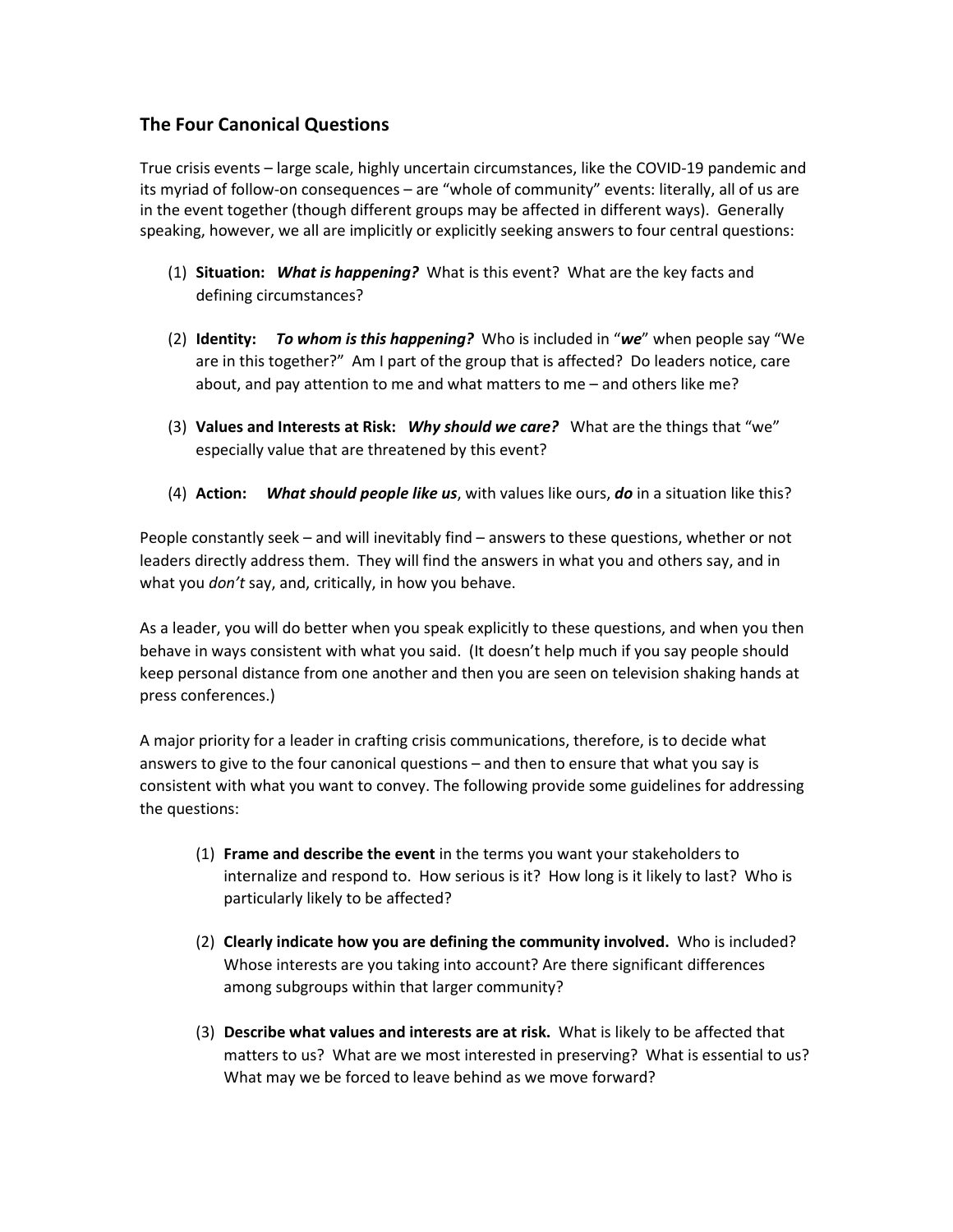(4) **Describe how you want people to behave.** What are they supposed to do? What should they not do? What sacrifices are they going to have to make to preserve what they really care about?

Speak intentionally, repeatedly, and authentically to this set of questions. Always remember that your stakeholders are looking for – and will surely find – answers whether you provide them or not. Better to articulate thoughtful answers to these questions clearly and authentically. Because people will be stressed and distracted during crises, it is crucial that you speak not only clearly but also concisely, so that stakeholders can comprehend and retain the critical information you are trying to convey.

# **A Template**

To frame public communications in high-stress events, there is a simple "template," derived from analysis of both effective and problematic messaging. These rules are designed to be very general, so as to cover a wide range of circumstances:

### **(1) Say what you** *know* **(and the basis of your knowledge), speaking especially to the first three canonical questions. [6](#page-3-0)**

**Situation:** Frame and describe the event in the terms you want your stakeholders to internalize and respond to. How serious is it? How long is it likely to last? Who is particularly likely to be affected?

**Identity:** Clearly indicate how you are defining the community involved. Who is included? Whose interests are you taking into account? Are there significant differences among subgroups within that larger community?

**Values and Interests:** What is likely to be affected that matters to us? What are we most interested in preserving? What is essential to us? What may we be forced to leave behind as we move forward?

You will generally have a better grasp of what is happening (better "situational awareness") than your stakeholders. Share what you know, but be careful to describe how you know what you know. In crisis events, early information is often wrong.<sup>[7](#page-3-1)</sup> It is fine to say "on the basis of what we have learned so far from \_\_\_\_, we currently believe

\_\_\_\_" (so long as there is reason to believe that the stated source may be reliable). If your sources later change their view, you are in a better position to announce the changed information than if you put it in your own voice.

<span id="page-3-0"></span> $6$  One important exception to this rule arises in law enforcement situations, in which for obvious reasons it is not always wise to let criminal adversaries know everything that you know about them and what they did or are doing.

<span id="page-3-1"></span> $7$  There is an old military adage that applies to crisis events: "The first report is always wrong." A modern addendum would be that "The second report is always wrong, too, but in different ways." Admiral Crowe, Chairman of the Joint Chiefs of Staff at the time when a US Navy vessel shot down a civilian airliner in the Persian Gulf (the "Vincennes incident") formulated this rule as "Eighty percent of the information that a headquarters commander receives on the first day from a new bad event will be wrong – you just don't know which eighty percent it is."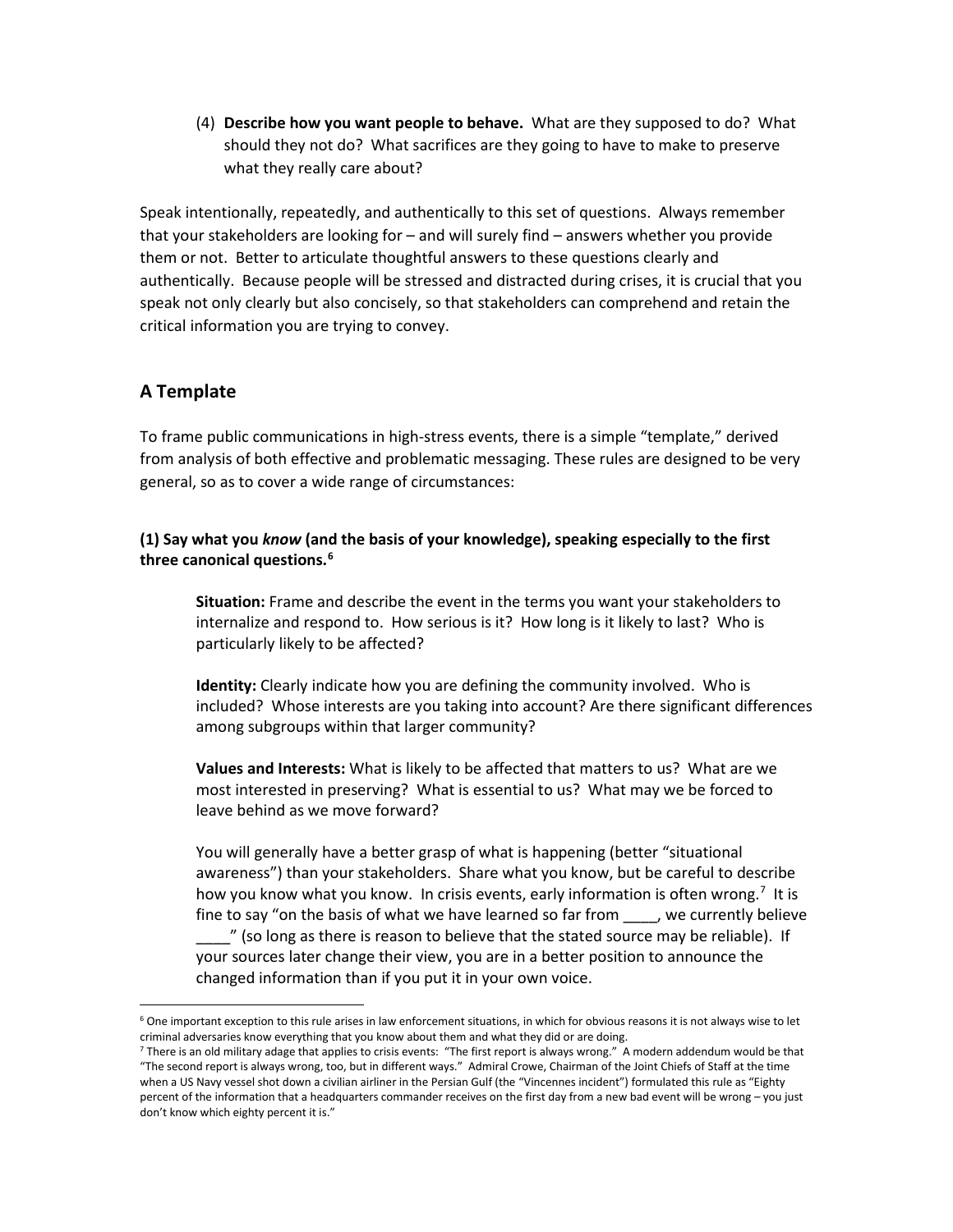Note that an important rule embedded here is that you should *not* say things that you do *not* know:

**Don't speak from hope**. You can speak *to* hope – that is, you can say why you think there is reason for hope. But don't confuse your hopes about the future with the facts as they are now on the ground.

**Don't speculate** about exactly what *has* happened (which you may not know yet) or about *why* it happened (which you almost surely don't know yet).

**Don't make predictions**. You don't know what will happen next, so forecasting is risky; any prediction you make is most likely to draw attention if it turns out to be wrong. (But an exception: you can say when you will be back to say more – because that you can control.)

**Don't suggest that you can control the future** – this power is not given to you. "We will (characterization of a hoped-for outcome)" is a very risky statement to make.

**(2) Say what you are doing.[8](#page-4-0)** Let people know what actions are being taken and how they relate to your understanding of the situation. Importantly, this should include how you are seeking further information and what perspective you can offer on what may be a rapidly evolving event.

**(3) Say what others should do, thus answering the fourth canonical question.** Provide guidance and direction to your stakeholders. What should employees do? What should your customers or your suppliers or the public do? In stressful situations, people want to be proactive rather than passive, so providing ideas about what they can usefully do may be helpful to their sense of well-being. It is not therapeutic to be told to sit quietly and do nothing – try to help people find something useful that they can do, because most will want to actively contribute. In some situations, this may be nothing more than telling them where, when, and how they can access further information. But avoid suggesting actions that are make-work or likely to prove inconsequential, which can damage your credibility and authenticity.

**(4) Offer perspective.** In high-stress situations, people may find it hard to acknowledge danger or, in contrast, appropriately bound their concerns. Some may be in denial and may not be paying attention to the seriousness of the situation. For others, shock or fear leads them to overstate the severity of the event. To the extent possible, help people get perspective by explaining how to regard the new reality and by providing realistic comparisons that help ground their perceptions.[9](#page-4-1)

<span id="page-4-0"></span><sup>&</sup>lt;sup>8</sup> Again, in law enforcement situations this general rule may need to be modified so as not to divulge information that would be useful to your adversaries.

<span id="page-4-1"></span><sup>&</sup>lt;sup>9</sup> A good example is Rudi Giuliani's response after 9/11, in which he made reference to the bombing of London by the Nazis in World War II, invoking the fact that people with whom New Yorkers felt a bond as English-speaking, big-city dwellers had faced even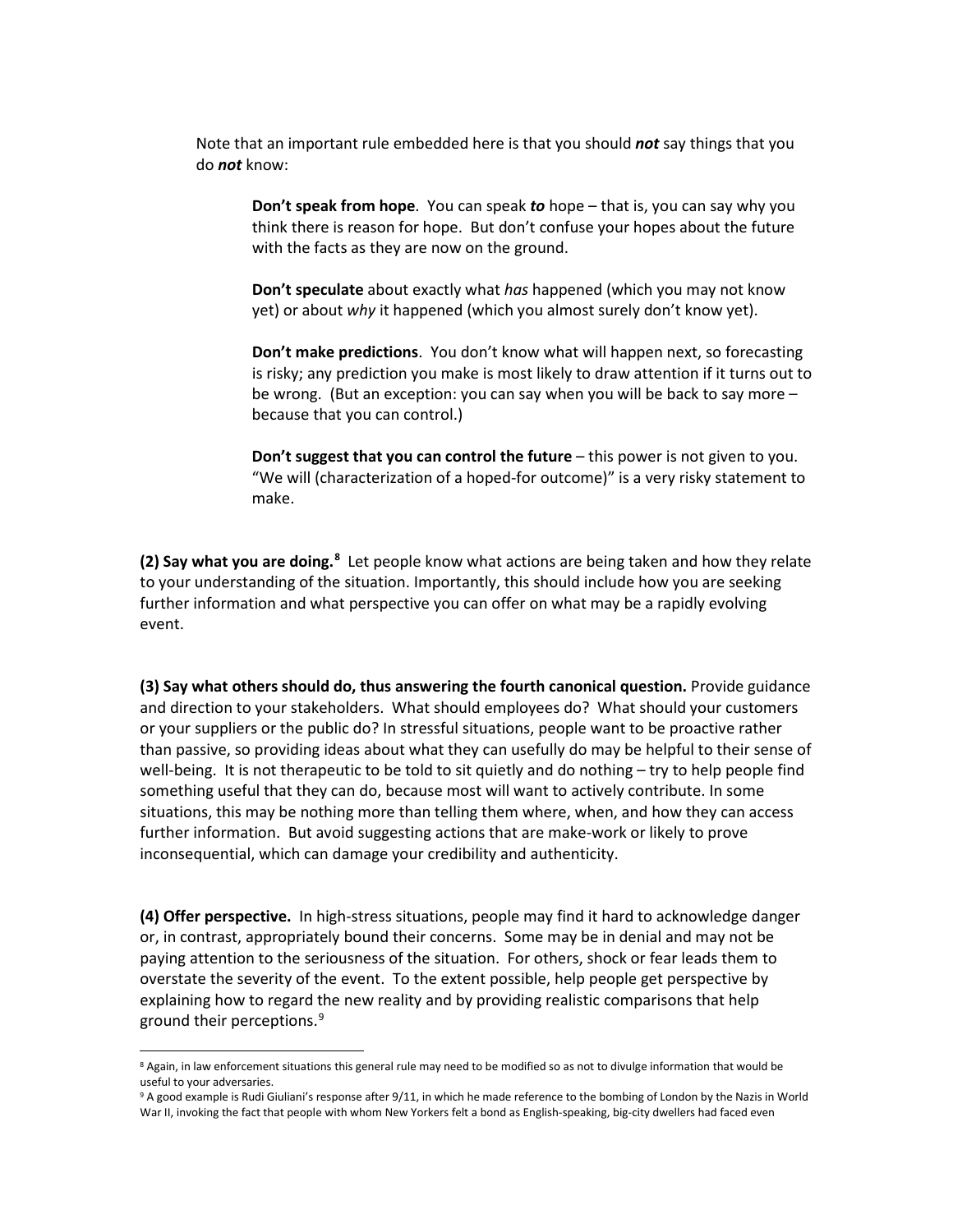### **Considerations in Crafting the Statement**

A framework that many have found useful in thinking about how to craft the message you are formulating is the "Four M's:"[10](#page-5-0)

**Messagee:** Who is the message addressed *to*? What is her or his frame of mind or reference / state of knowledge / degree of understanding / world view / means of absorbing and processing information / preferred channels of communication?

**Message:** *What*, exactly, are you trying to say to the audience you have chosen?

**Messager:** Who is the right source of the message / person to say the message is coming *from*? Whose authority / legitimacy / standing / political capital / expertise is best invoked to make the message persuasive?

**Messenger:** *Who* is the best person to *carry / deliver* this message? In whose voice will it be best heard, received, and positively responded to? From whom will the message be most likely to seem legitimate and acceptable?

In crafting these four elements of the message, it is useful to bear in mind two key determinants of the power of the message as it will be encountered by the audience:

**Empathy** It is important to start with an understanding of the messagee's approaches to the world and the state of their information. An empathic analysis is crucial to crafting the message in a form that will be persuasive. A common mistake is to imagine that the argument that convinced you will convince others as well. The point, you need to remember, is not to persuade *you*. (You are already persuaded, presumably.) Since others do not necessarily share your prior information, priorities, world view, or means and methods of absorbing and processing information, they will not necessarily be impressed by the same arguments that persuaded you. Instead, you need to work the problem from *their* perspective. Given their premises and approaches to reasoning (or narrative), what formulation of the relevant facts and arguments would most likely persuade *them*?

**Whose Voice?** We often think of an argument, by and of itself, as being persuasive. But people can almost always resist being persuaded if they do not wish to be. It is useful to remember instead that being persuaded is a gift from the persua**dee** to the persua**der**. What would make the intended persuadee willing to make this gift of allowing her or his mind to be changed by this message? Who has standing with this audience? By whom will its members be willing to allow themselves to be persuaded? Will it be an expert or scientist, a political leader, a prominent business person? If you can figure out the answer to this question, you can more effectively solve the problem of *voice*: *from whom* should this be coming, and *by whom* should it be carried?

greater challenges. A more recent example, within the COVID-19 event, is Chancellor Merkel's statement, "Since German unification—no, since the Second World War—no challenge to our nation has ever demanded such a degree of common and united action."

<span id="page-5-0"></span><sup>&</sup>lt;sup>10</sup> We are not sure of the origin of the 4-M's framework. We first heard it from our colleague Marty Linsky, who has a background in both politics and journalism.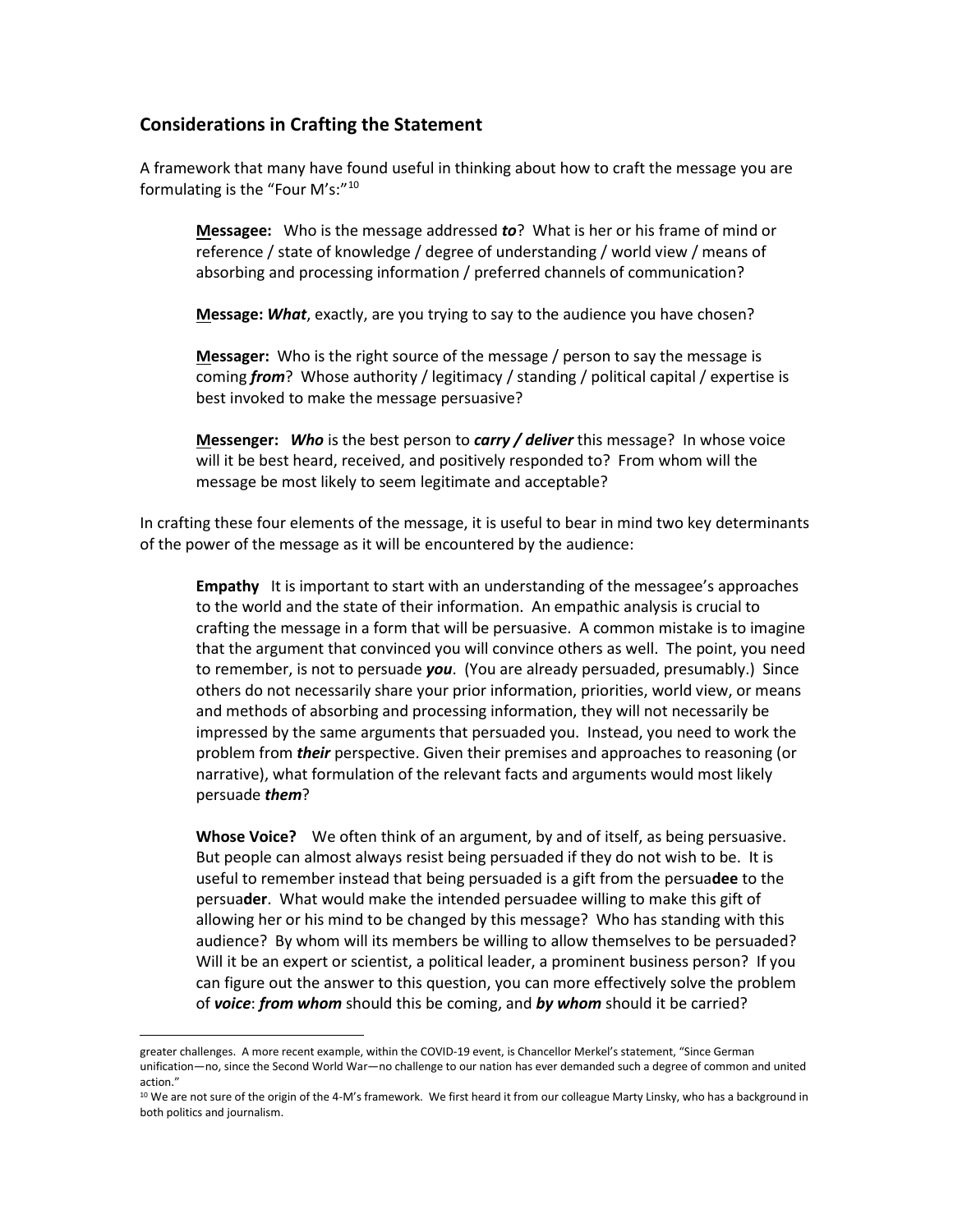## **Crisis Communications as a Sequence**

Each of your messages will be part of a sequence of communications conveying important information to your followers and constituents. Thus, you need to make sure that the messages are both individually well-crafted and also that they make sense when viewed across time. Seeing each message as part of a larger fabric or pattern makes it important to focus for each message in turn on "the Five C's:"

**C**lear: make the ideas in each message as precise and crystalline as possible;

**C**oncise: within the bounds required by accuracy and clarity, make each message as succinct as possible – your audience has a lot going on, so your message needs to focus on the essentials (only!);

**C**oherent: make sure that if your message has different parts, they are aligned with one another and that your overall message is thus internally logical;

**C**onsistent: make sure that your messages at different times are aligned with one another and make sense as a group across time … and that if your message is changing over time that you explain what is driving the changes; and

**C**redible: make sure that the facts you convey are accurate; stay within what you know, to preserve your long-term believability.

### **Pacing the Unwelcome News**

Finally, leaders must be conscious of unfolding bad news in a way and at a rate that their stakeholders can manage and adjust to. In his work on "adaptive leadership," Ronald Heifetz formulated the problem of leadership as helping stakeholders adapt to new realities.<sup>11</sup> In our teaching about leadership in crisis situations, we have found it useful to formulate this idea in this way:

Leadership is the process of bringing a new and generally unwelcome reality to an individual, group, organization, or society, and helping her, him, it, or them successfully adapt to it.

Pacing therefore is extremely important. Undertaking this form of leadership – dosing the organization with an unwelcome reality – tends to raise the level of stress in the organization. Some people respond with "avoidance mechanisms" – things they can say or do that would allow them not to have to undertake the "adaptive work" that would be implied by facing up to the real circumstances you are describing. Some people go into denial, some make excuses (we are too busy, we need more resources, …), some attack the leader (that is, *you*). Knowing that there will generally be resistance, you need to calibrate the process of educating the group, organization, or society at a sustainable rate. Too much, too fast can lead to panic or rejection;

<span id="page-6-0"></span><sup>11</sup> See, for example, Ronald Heifetz, *Leadership without Easy Answers*, Harvard University Press, 1998.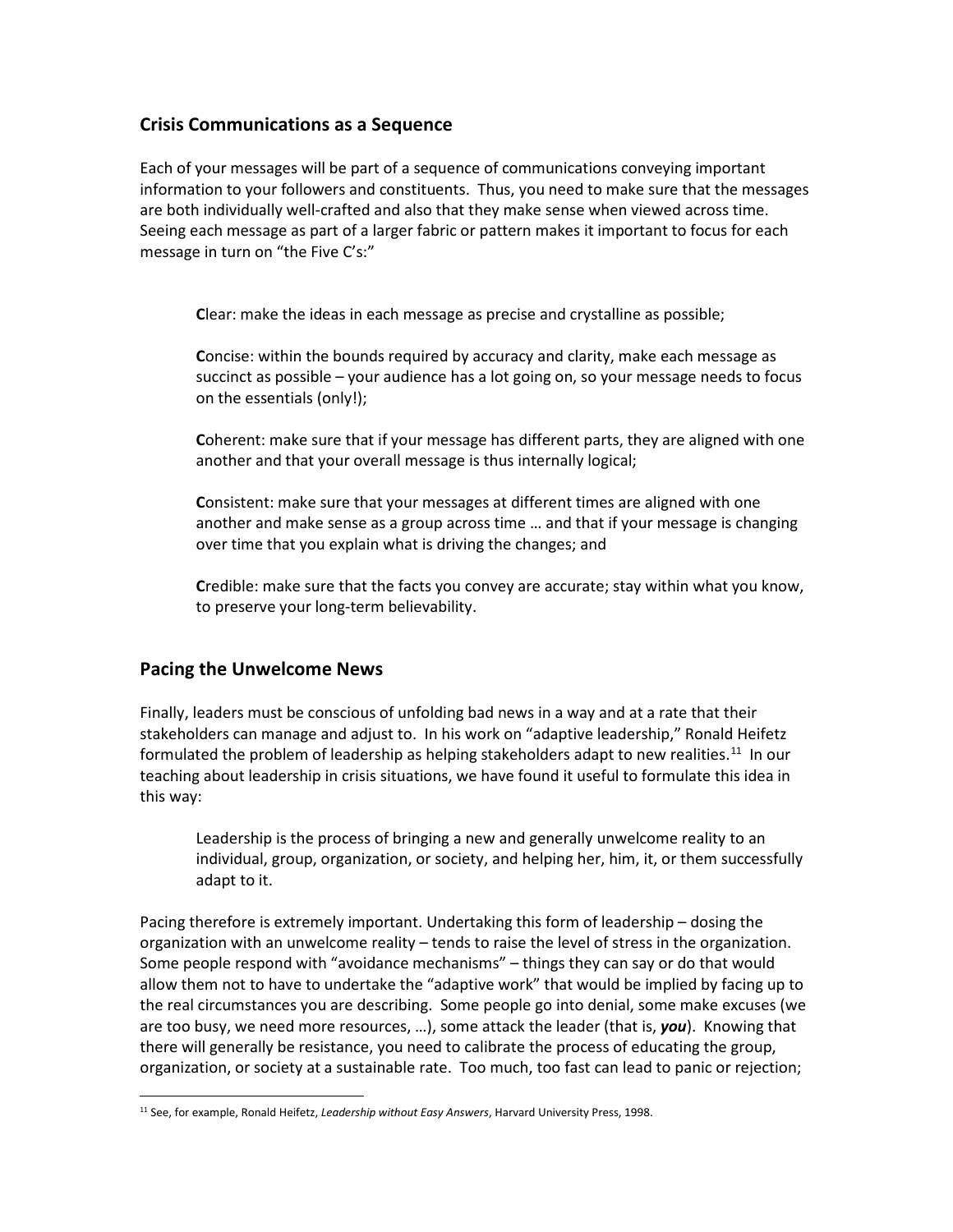too little, too late will leave the problem festering and unsolved. A major challenge for you, thus, is to find the right rate – fast enough to deal with the problem without causing a wave of resistance that will undercut the effort.

Leaders can benefit from the ways of thinking about public communication outlined in this brief, crafting their messages for stakeholders with honesty about the facts but with a rational element of hope for the future. To be effective, this basic purpose requires thoughtful analysis of the audience for the message, the way in which it is framed to be informative and persuasive, and how it can best be presented as authoritative and legitimate.

\*\*\*\*\*\*

### **About the Program on Crisis Leadership**

Through research, teaching, and work with governments and practicing professionals, the [Program on Crisis Leadership](https://www.hks.harvard.edu/centers/research-initiatives/crisisleadership) (PCL), Harvard Kennedy School, seeks to improve society's capacity to deal with natural disasters; infrastructure, technology, and systems failures; emergent infectious disease; and terrorism.

Jointly affiliated with the [Ash Center for Democratic Governance and Innovation](https://ash.harvard.edu/) and the [Taubman Center for State and Local Government,](https://www.hks.harvard.edu/centers/taubman) PCL takes a comprehensive perspective, looking at risk reduction strategies, emergency preparedness and response, and disaster recovery.

### **About the Authors**

**Herman B. "Dutch" Leonard** is George F. Baker Jr. Professor of Public Management and faculty co-director of the Program on Crisis Leadership at Harvard Kennedy School and Eliot I. Snider and Family Professor of Business Administration at Harvard Business School. He teaches leadership, organizational strategy, crisis management, and financial management. His current research concentrates on crisis management, corporate social responsibility, and performance management. He received his PhD in economics in 1979 from Harvard.

**Arnold M. Howitt** is faculty co-director of the Program on Crisis Leadership and Senior Adviser of the Roy and Lila Ash Center for Democratic Governance and Innovation, Harvard Kennedy School. Dr. Howitt was Executive Director of the Ash Center from 2008-2016 and Executive Director/Associate Director of the Taubman Center for State and Local Government from 1984- 2008.

Dr. Howitt has worked extensively on emergency preparedness and crisis management issues in the US and other countries since 1999. He has recently been researching and writing about the Notre-Dame de Paris fire, Nepal's emergency response to the 2015 earthquakes, lessons from the emergency responses to the 2015 Paris terrorist attacks and the 2013 Boston Marathon